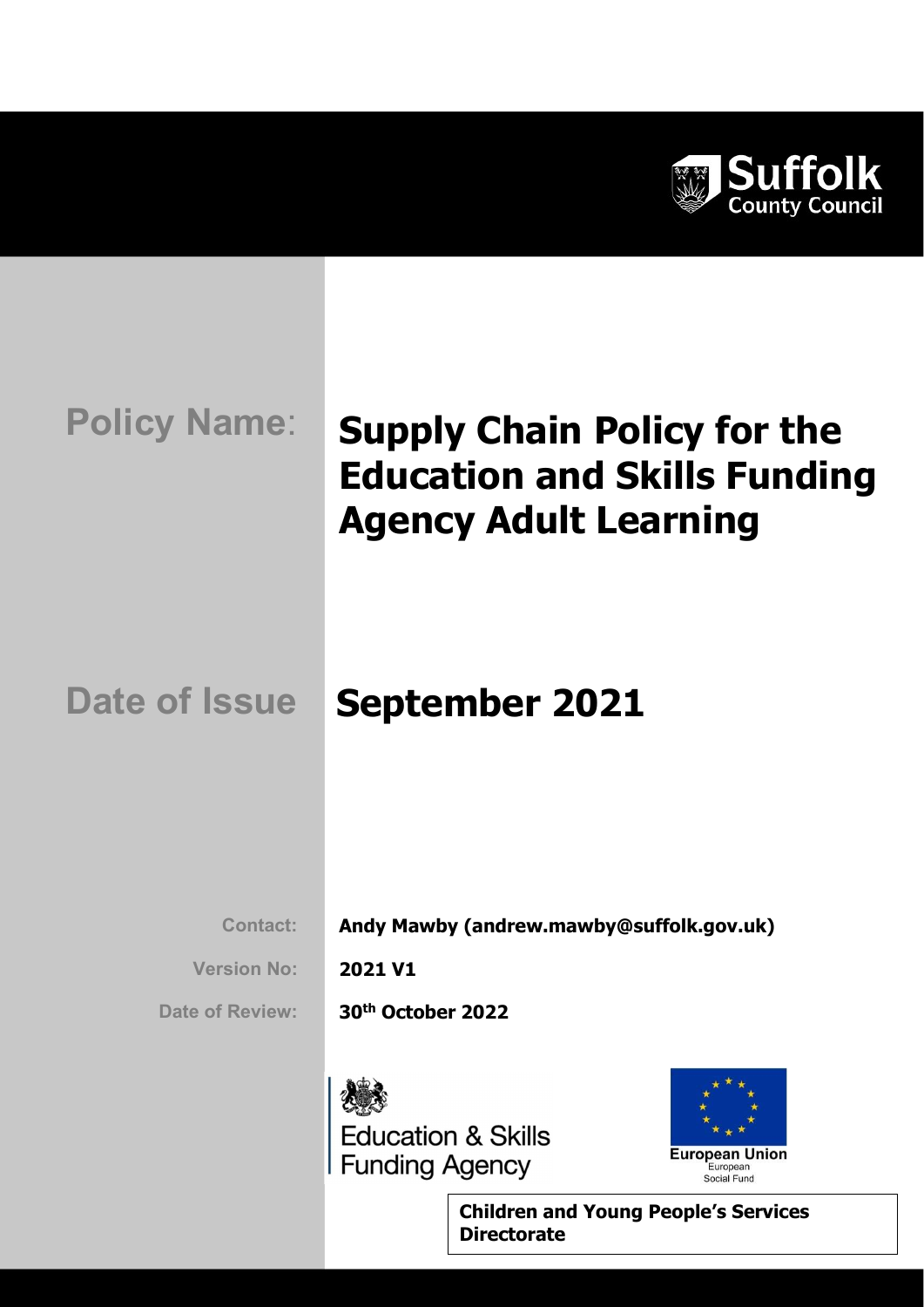### 1. Purpose and scope

1.1. The 2021/22 Education and Skills Funding Agency (ESFA) Funding and Performance Management Rules require all providers who subcontract provision to publish a supply chain and charges policy in the interests of transparency and openness, along with a rationale for subcontracting provision. The intention of this policy is to set out how Suffolk County Council (SCC) meets ESFA funding rules and fulfils the ESFA contract for the Adult Education Budget (AEB) through its subcontracting arrangements.

# 2. Introduction & Background

- 2.1. The aims of the Adult Education Budget (AEB) are to engage adults and provide the skills and learning they need to equip them for work, an apprenticeship or other learning i.e. basic skills in English and Mathematics and employability skills. In addition, it enables more flexible tailored programmes of learning to be made available, which may or may not require a qualification, to help eligible learners engage in learning, build confidence, and/or enhance their wellbeing i.e. community and family learning, including provision for adults with mental health conditions.
- 2.2. The Council wholly sub-contracted Realise Futures CIC (RF) to deliver Adult Education and Community Learning across Suffolk following their divestment in November 2012. In line with the Suffolk Adult Learning Strategy (2015-2020), the Council also sought to engage with additional community and voluntary organisations to deliver learning that increased the breadth and depth of provision. This was achieved through a second-tier sub-contracting arrangement through RF who procured and managed a series of small second tier subcontractors (mainly from VCS) on behalf of SCC.
- 2.3. In June 2017, the ESFA confirmed their Funding and Performance Rules for 2017- 18. Point 104 of the new rules removed the facility to subcontract at a second level and specified that all delivery subcontractors must be contracted directly by the Council (the Prime contractor).
- 2.4. As a short-term measure, in 2017-18 SCC took immediate action to implement an interim arrangement of directly subcontracting 11 existing providers to deliver the Council's adult learning offer across the county. These providers were already engaged in delivering provision in 2016-17 and were in effect, handed over to SCC from August 17 from RF.
- 2.5. In 2018-19, SCC directly subcontracted with 8 providers to deliver the Council's adult learning offer across the county. These providers were already engaged in delivering provision for SCC in 2017-18 under the interim subcontracting arrangement.
- 2.6. In 2019-20, SCC is directly subcontracting with 8 providers to deliver the Council's adult learning offer across the county.
- 2.7. In 2020-21, SCC is directly subcontracting with 6 providers to deliver the Council's adult learning offer across the county.
- 2.8. In 2021-22, SCC is directly subcontracting with 6 providers to deliver the Council's adult learning offer across the county.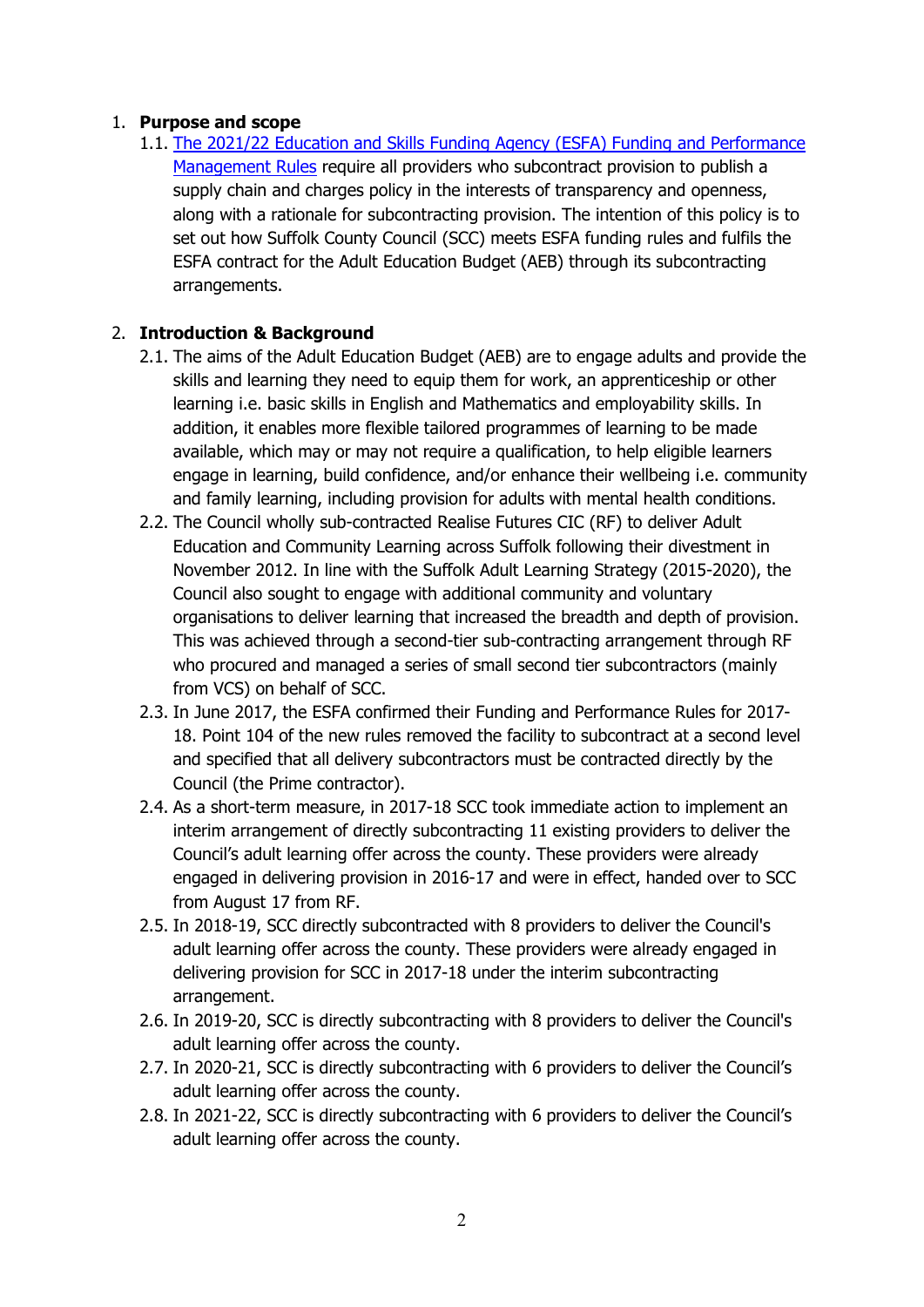# 3. Rationale for Subcontracting

- 3.1. SCC does not deliver learning directly but is a strong commissioner of high-quality provision and subcontracts delivery to:
	- strengthen links with local community organisations for the benefit of adult learners
	- promote more effective collaboration with other adult learning providers to reduce perceived or actual competition and minimise duplication of offer across the county
	- diversify the capacity to deliver niche provision in marginalised communities, offered through sub contractual arrangements
	- other critical considerations in engaging a sub-contractor is that they will add value to the service and that the contract represents value for money.
- 3.2. SCC does not commission providers who are located outside of the county of Suffolk and deliver training outside of this area.

# 4. Improving the Quality of Teaching and Learning

- 4.1. SCC expects high quality provision to be delivered to the residents of Suffolk and is committed to setting high expectations for learners' conduct and achievement.
- 4.2. SCC support subcontractors to deliver high quality teaching and learning by monitoring the provision:
	- Planned/unannounced 'deep dives' which include formal observations and quality walkthroughs where a specific theme will be explored
	- Short notice audits of a sample of learner documentation
	- Moderation of RARPAP process (where applicable)
	- Unannounced /short notice face to face interviews with staff and learners
	- Evidence of own performance monitoring activity and relevant quality improvement plans
	- Hold regular contact, dialogue, and professional support with key sub-contractor contacts though contract monitoring meetings and governance meetings.
	- Hold regular contract meetings to monitor provider performance against contract requirements and the quality of delivery against national quality benchmarks.
	- Monitor sub-contractors to ensure that they comply with their obligations in respect of processing personal data under the sub-contract and complying with associated legislation
	- Process and submit to the ESFA of ILR returns, data validation and reporting.
	- Process business support paperwork, invoices, regular finance payments and inputting of data
	- Document completion and submissions via e-sourcing platforms.
	- Review, scrutinise and provide constructive feedback on reports, plans and analysis provided by sub-contractors, including: - Self-Assessment Report (SAR) & Quality Improvement Plan (QIP) - Safeguarding log - Staff database -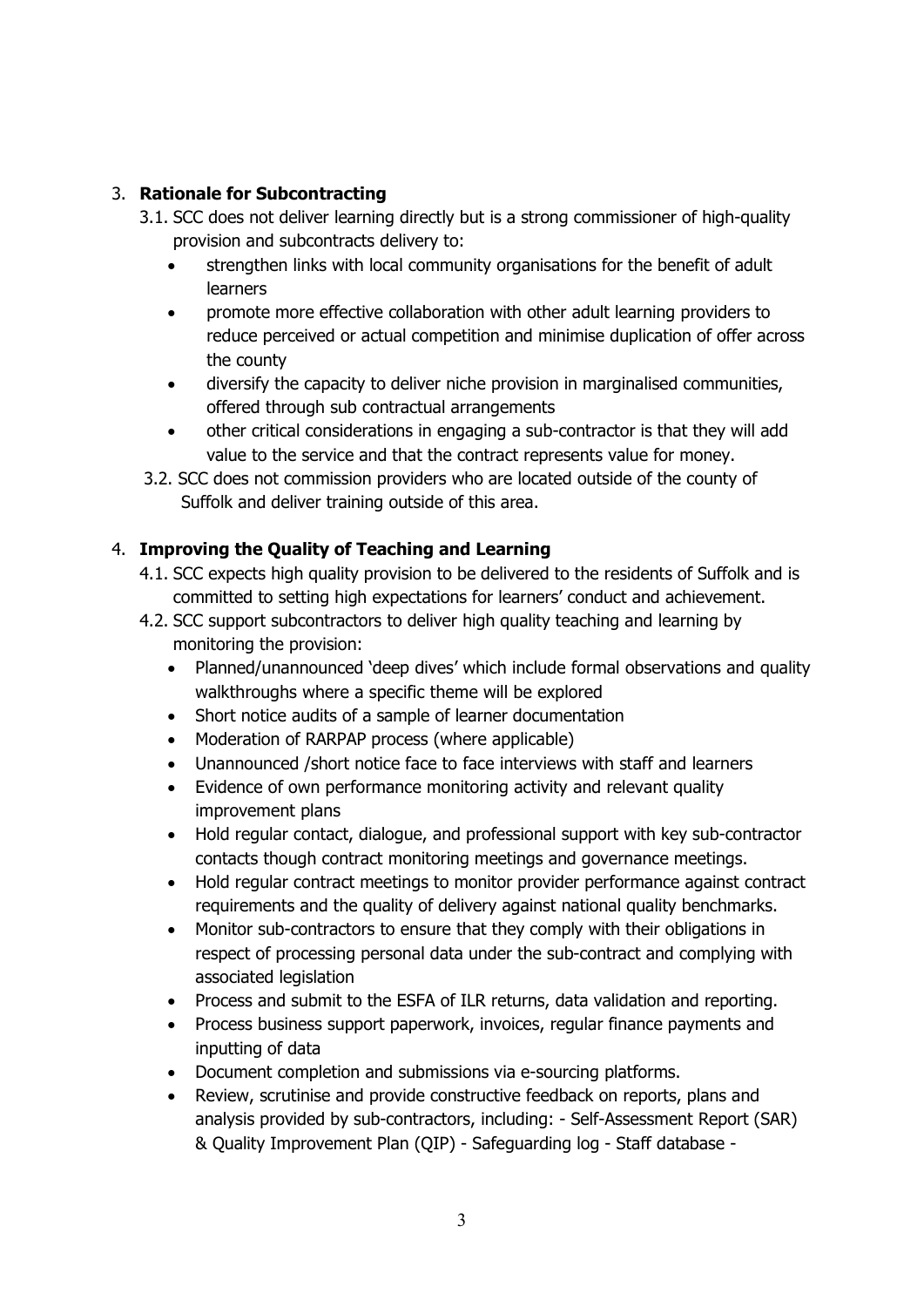Complaints log - KPI & performance reports, including delivery information and observation findings.

- Regularly evaluate the impact of our services on our strategic goals so that we can continually adapt to meet Suffolk's changing needs and build appropriate monitoring mechanisms.
- Write the annual Self-Assessment Review (SAR). This document will involve all staff within the service, learners and appropriate partners, employers, and stakeholders. The SAR will review performance in line with the Education Inspection Framework and include reference to national benchmarks, trends, and minimum standards.
- 4.3. Feedback from the monitoring will form part of the reporting cycle and Quality Improvement Planning.

#### 5. Contracting Fees and charges

5.1. SCC's policy adopted for the ESFA contract 2021/22 is to retain a management fee of 10% from all subcontractors, so that the maximum amount possible is available for the delivery of learning. SCC'S allocation from the ESFA to deliver Adult and Community Education for 2021-2022 is £2,795,970. The total funding retained as a management fee is £279,597. (10%)

The funding has been calculated on the basis of salary costs of the Adult Learning Service Manager and the Service team responsible for the management support necessary to ensure proper contract management, quality monitoring, and ensure that data is collected and can be provided to the ESFA in a timely fashion, together with External Audit and MIS database costs . Section 7 provides details of services supplied to the subcontractor. It should also be noted that additional strategic and operational support is offered by Suffolk County Council staff:

- Head of Skills
- Finance staff
- Procurement staff
- Communications and Press office

The management fee is reviewed regularly to ensure that it is a reasonable and proportionate fee to the delivery of the sub-contracted provision. Each cost contributes to continuous development of the service and the delivery of high-quality learning to the county. The Adult Learning Service Manager post will ensure a highquality service is delivered to national standards, benchmarks and regulatory frameworks such including Ofsted.

- 5.2. Subcontractors are paid monthly, in line with the ESFA payment profile and within 30 working days of receipt of invoice.
- 5.3. Fees retained from the subcontractors are used to fund the following support services:
	- 5.3.1. Commissioning and procurement process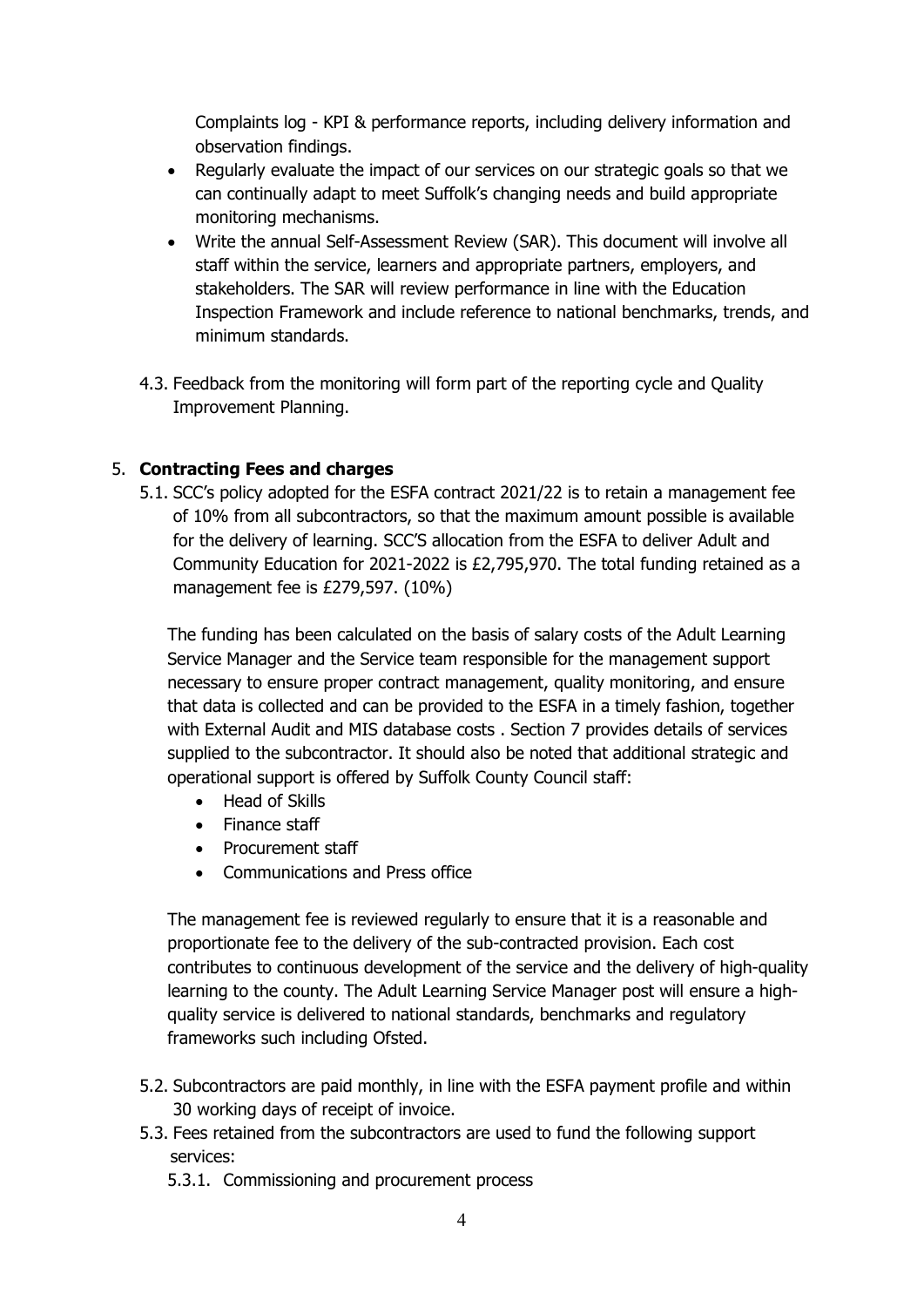- 5.3.2. ILR Data Management
- 5.3.3. Overarching management of Quality
- 5.3.4. Safeguarding management of the service
- 5.3.5. Support with the monitoring of Teaching and Learning
- 5.3.6. Contract and Compliance management
- 5.3.7. Ofsted Nominee and inspection preparation

### 6. Policy Review

- 6.1. This policy is reviewed annually and updated accordingly.
- 6.2. The Policy may be reviewed if significant changes in the ESFA Rules occur. Any changes to this policy that occur mid-contract will be discussed with subcontractor/s.
- 6.3. In addition, SCC, as part of the sub contractual agreements, undertake a "performance and delivery review" quarterly, to enable re-profiling of payments, as where delivery volumes or quality of service have fallen below agreed levels. This review is encompassed within the contract management meeting timetable.

# 7. Support provided to the Subcontractor

- 7.1. Conditions of funding require SCC to have sufficient knowledge, skills, capacity, and experience to successfully contract with and manage subcontractors. This includes the Council commissioning procurement and conducting a series of robust due diligence checks on subcontractors and the requirement to carry out a regular and substantial programme of quality assurance checks on the education and training provided by subcontractors, including visits at short notice and face to face interviews with staff and learners. In addition, it must also involve direct observation of initial guidance, assessment, and the delivery of learning programmes.
- 7.2. SCC provides a dedicated contract manager and additional senior management support within the Skills team, part of Children and Young People's Services Directorate to ensure the terms of the contract are met and the quality of the provision remains or exceeds good.
- 7.3. SCC undertakes regular performance management, including monthly reporting (in line with the EIF (Education Inspection Framework), contract meetings and quality walk throughs.
- 7.4. SCC provides opportunities for subcontractors to access CPD, information and funding from additional sources.
- 7.5. SCC will lead on the preparation of the Self-Assessment Report and the Quality Improvement plan.

#### 8. Contingency Plan

All learners who are provided with education and training under a subcontracting agreement remain the responsibility of the Service. The Service will follow robust precontracting processes and procedures to ensure the quality and stability of potential subcontracting organisations.

The Service mitigates risks by: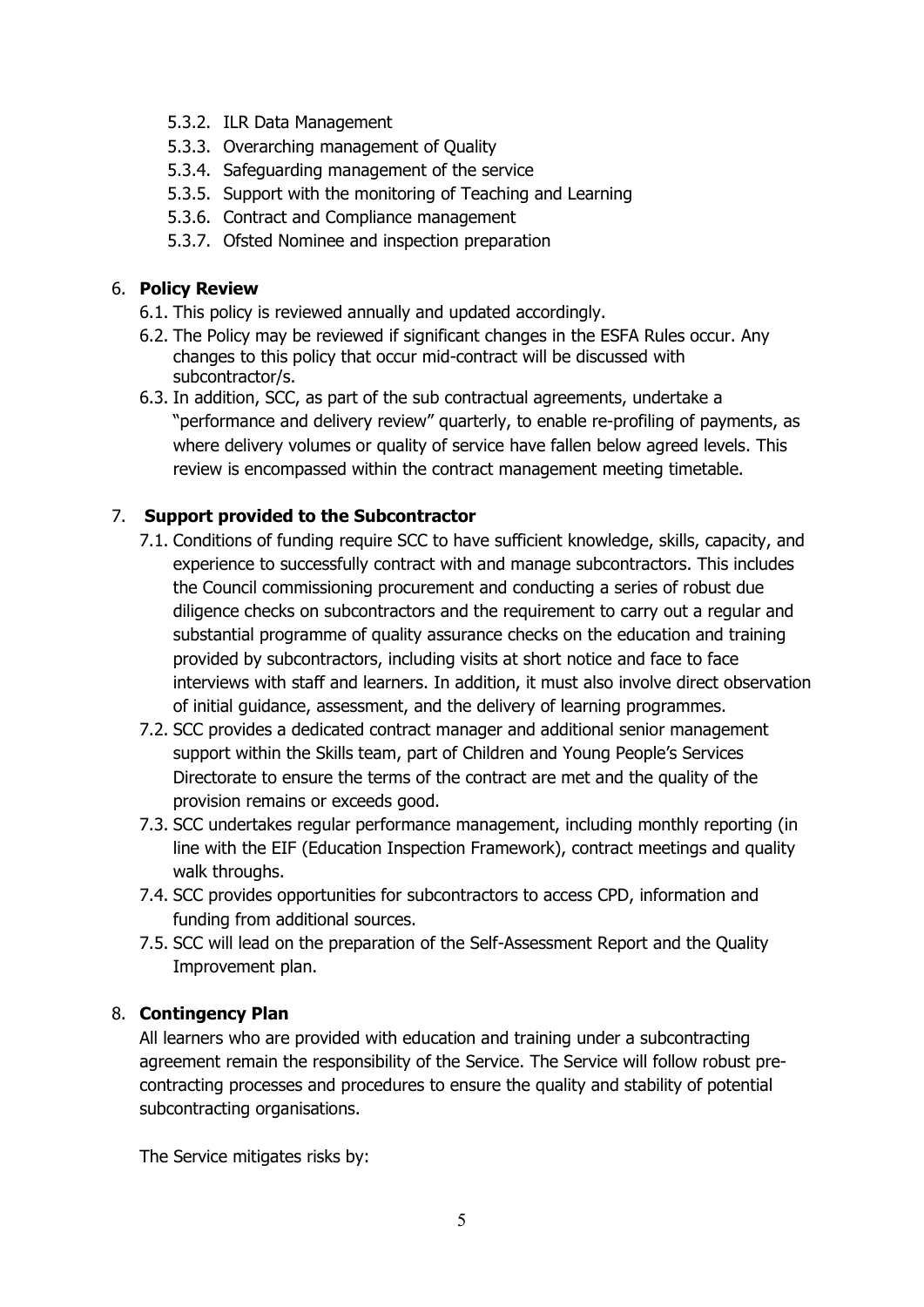- Commissioning local providers
- Commissioning provision for local needs
- Setting a funding maximum for subcontracted provision

In the event of the following the Service will be responsible for making alternative arrangements for the delivery of education and training:

- The Service needs to withdraw or terminate a subcontract arrangement, or
- A subcontractor withdraws from the arrangement, or
- A subcontractor goes into liquidation or administration

The Service will explore a range of options, to organise the continuation of education and training including:

- Taking on the provision from the sub-contractor for the remainder of the contract period where resources and capacity permits
- Using other existing sub-contractors where provision matches
- Using other local providers.

Continuity of learning and minimum disruption to learners is of paramount importance, the Service will try its best endeavours to re-locate current learners in comparable local provision, in order to ensure that the learners are not disadvantaged, are safeguarded and receive good value for money.

#### 9. Policy Dissemination

9.1. This policy will be disseminated to the current Subcontractor via email and a website link.

#### 10. Policy Communication

10.1 The Policy is available on-line at:

LearnSuffolk.org\_About Us\_Our Vision\_Supply Chain Policy The policy is communicated through termly governance/contract meetings with the subcontractors and at the contract award meeting with subcontractors.

#### 11. Publishing Funding Data

11.1. Data regarding the actual level of funding paid by SCC to the subcontractors will be published annually in this document.

#### 12. Relevant documents:

ESFA Funding and Performance Management Rules 2021/22 EIF Education Inspection Framework